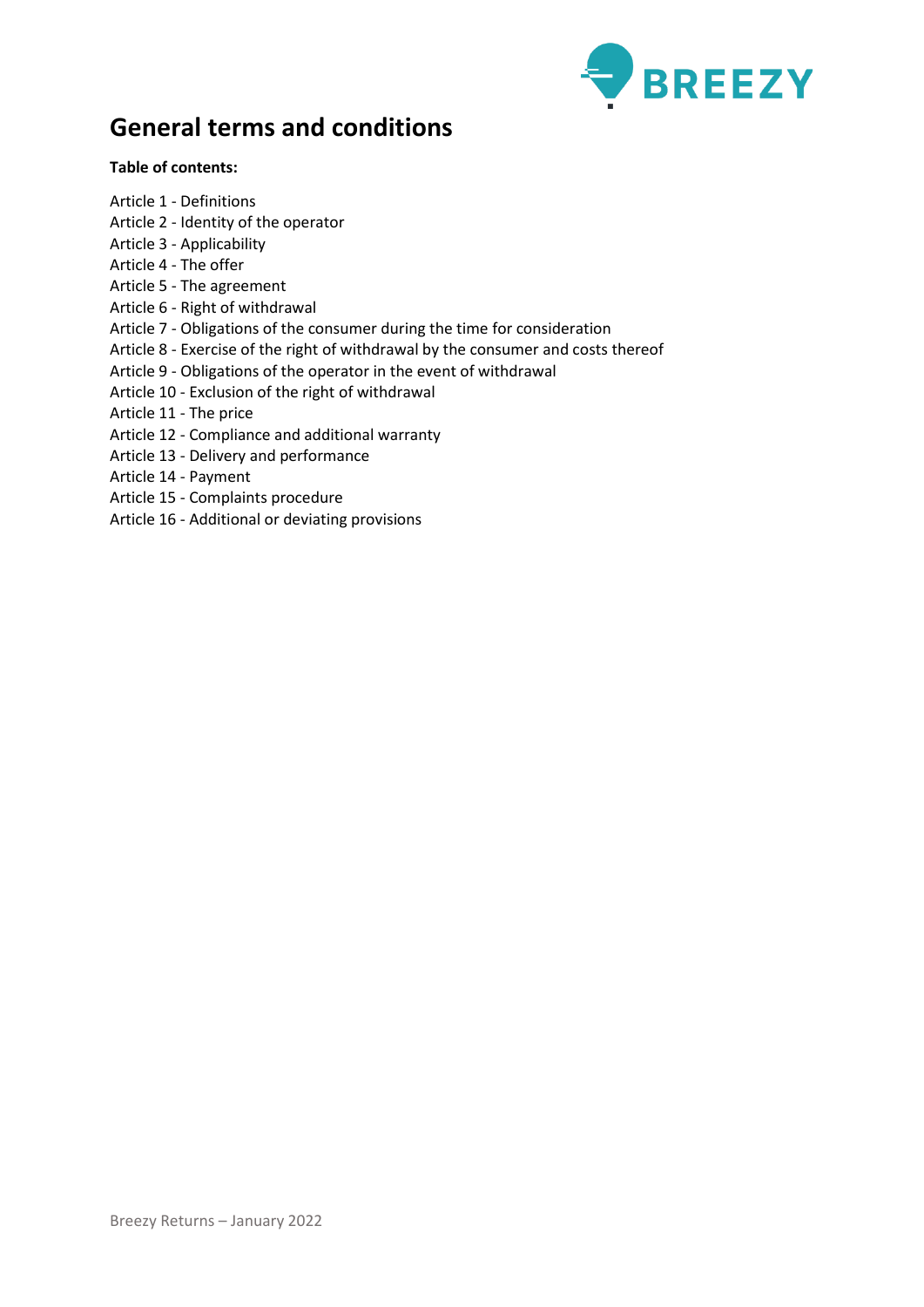

# **Article 1 - Definitions**

The following terms are defined as followed in these terms and conditions:

1. **Additional agreement**: An agreement whereby the consumer acquires products, digital content and/or services in connection with a remote agreement and these goods, digital content and/or services are supplied by the operator or by a third party on the basis of an agreement between that third party and the operator.

2. **Time for consideration**: The period within which the consumer may exercise its right of withdrawal.

3. **Consumer**: The natural person who is not acting for purposes relating to its trade, business, craft or profession.

4. **Day**: Calendar day.

5. **Digital content**: Data produced and delivered in digital form.

6. **Continuing performance agreement**: An agreement for the regular delivery of goods, services and/or digital content during a certain period of time.

7. **Durable data carrier**: Any tool – including e-mail – that enables the consumer or operator to store information that is addressed to them personally in a way that allows future consultation or use for a period of time appropriate to the purpose for which the information is intended, and that allows unaltered reproduction of the stored information.

8. **Right of withdrawal**: The possibility for the consumer to withdraw from the remote agreement within the time for consideration.

9. **Operator**: The natural or legal person who is a member of the Dutch Thuiswinkel Organisation and offers (access to) digital content and/or services at a distance to consumers.

10. **Remote agreement**: An agreement concluded between the operator and the consumer as part of an organised system for remote selling of products, digital content and/or services, up to and including the conclusion of the agreement exclusively or partly using one or more means of remote communication.

11. **Technology for remote communication**: Means that can be used for concluding an agreement, without the consumer and operator having to be together in the same room at the same time.

# **Article 2 - Identity of the operator**

BuyBay B.V. acting under the name/names: Breezy Returns

*Location & visiting address:* TT. Vasumweg 58 1033SC Amsterdam

*Accessibility:* Monday to Friday 09:00 to 17:00 *Telephone number*: +31(0)20 – 225 1850 (local rate) *E-mail*: [cs@breezyreturns.com](mailto:cs@breezyreturns.com) *Dutch Chamber of Commerce number*: 59498862 *VAT identification number The Netherlands*: NL853529334B01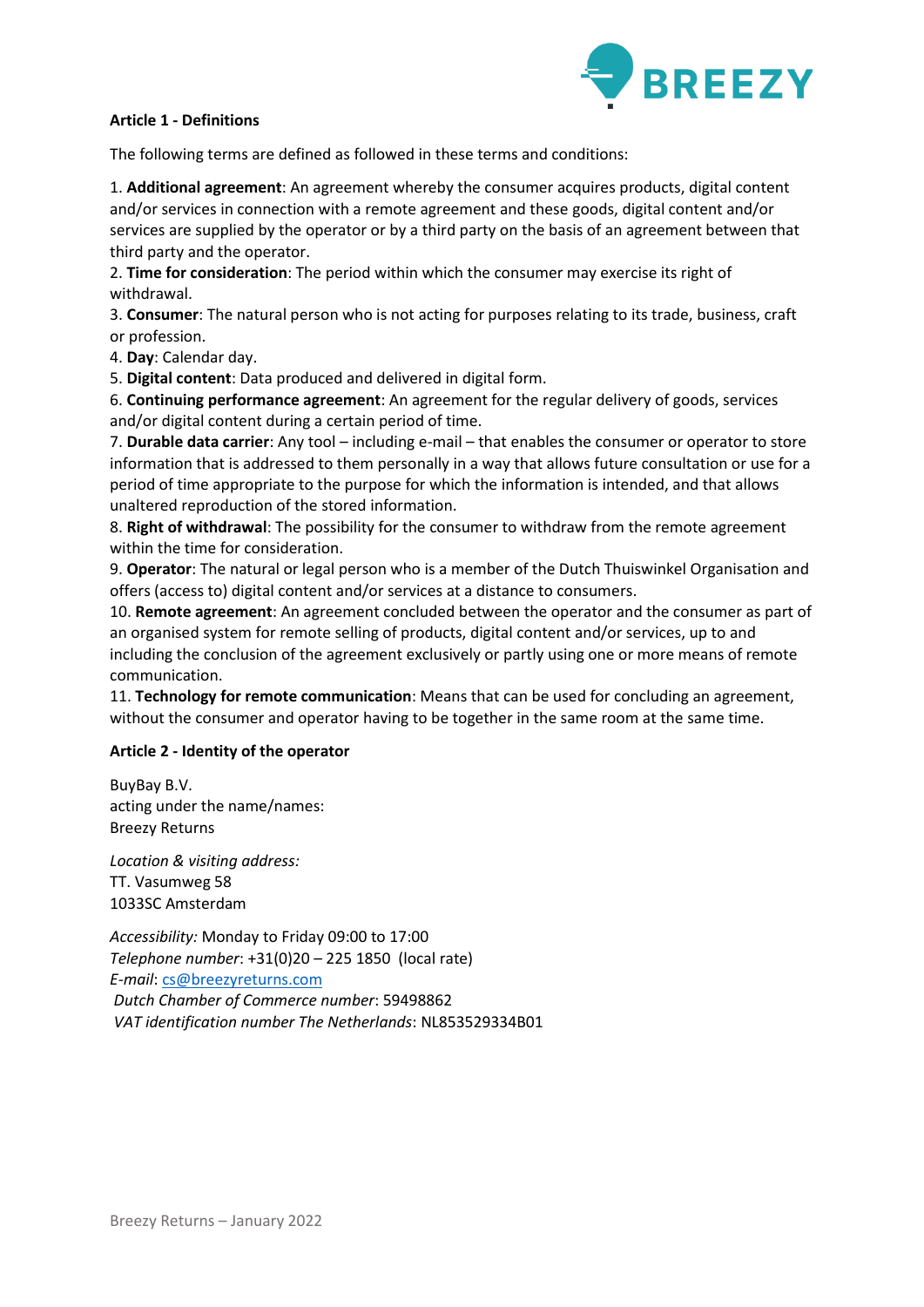

# **Article 3 - Applicability**

1. These general terms and conditions apply to every offer from the operator and to every remote agreement between the operator and consumer.

2. Before the remote agreement is concluded, the text of these general terms and conditions shall be made available to the consumer. If this is not reasonably possible, before the remote agreement is concluded the operator shall indicate how the general terms and conditions can be viewed by the operator and that they will be sent free of charge as soon as possible at the consumer's request. 3. If the remote agreement is concluded electronically, then, contrary to the previous paragraph and before the remote contract is concluded, the text of these general terms and conditions may be made available to the consumer electronically in such a way that the consumer can easily store it on a durable data carrier. If this is not reasonably possible, before the remote agreement is concluded it shall be indicated where the general terms and conditions can be viewed electronically and that they will be sent electronically or otherwise free of charge at the consumer's request.

4. In the event that, in addition to these general terms and conditions, specific product or service terms and conditions also apply, the second and third paragraphs shall apply mutatis mutandis and the consumer may, in the event of conflicting terms and conditions, always invoke the applicable provision that is most favourable to it.

## **Article 4 - The offer**

1. If an offer has a limited period of validity or is made subject to conditions, this shall be explicitly stated in the offer.

2. The offer contains a complete and accurate description of the products, digital content and/or services offered. The description is sufficiently detailed to allow a proper assessment of the offer by the consumer. Obvious mistakes or obvious errors in the offer are not binding on the operator. 3. Each offer contains information such that it is clear to the consumer what rights and obligations are attached to the acceptance of the offer.

## **Article 5 - The agreement**

1. The agreement is, subject to the provisions of paragraph 4, concluded at the time of acceptance by the consumer of the offer and compliance with the associated conditions.

2. If the consumer has accepted the offer electronically, the operator shall immediately confirm receipt of acceptance of the offer electronically. The consumer can dissolve the agreement as long as the receipt of this acceptance has not been confirmed by the operator.

3. If the agreement is concluded electronically, the operator shall take appropriate technical and organisational measures to secure the electronic transfer of data and ensure a secure web environment. If the consumer can pay electronically, the operator shall take appropriate security measures.

4. The operator is permitted - within statutory frameworks - to ascertain whether the consumer can meet its payment obligations, as well as to find out about all the facts and factors that could be significant to the decision on whether to enter into the remote agreement. If the operator has good reason not to enter into the agreement based on this investigation, it shall be entitled to refuse an order or request by giving the reasons or to attach special conditions to its fulfilment.

5. No later than upon delivery of the product, service or digital content to the consumer, the operator shall send the following information, in writing or in such a way that the consumer can store it in an accessible manner on a durable medium:

a. The address to which the consumer can turn with complaints.

b. The conditions under which and the way in which the consumer can exercise the right of withdrawal, or a clear statement concerning the exclusion of the right of withdrawal.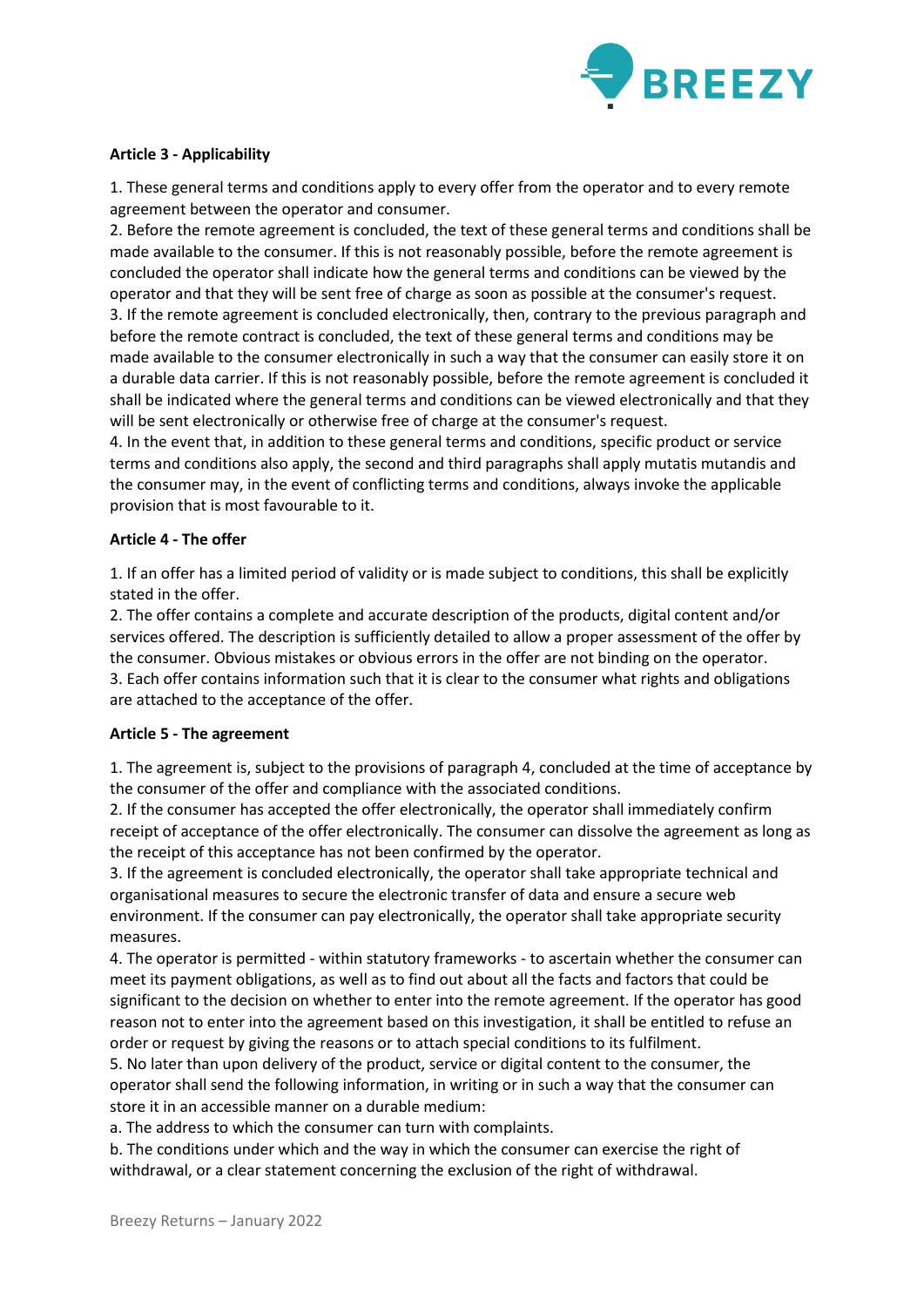

c. Information about warranties and existing after-sales service.

d. The price including all taxes on the product, service or digital content; to the extent applicable, the costs of delivery; and the method of payment, delivery or performance of the remote agreement. e. The requirements for termination of the agreement if the agreement has a duration of more than one year or is of indefinite duration.

6. In the case of a continuing performance transaction, the provision of the previous paragraph shall only apply to the first delivery.

### **Article 6 - Right of withdrawal**

For products:

1. The consumer can terminate an agreement regarding the purchase of a product during the time for consideration of at least 14 days up to a maximum of 30 days, depending on the sales channel, without giving reasons. The operator may ask the consumer for the reason for withdrawal, but the consumer is not obliged to state the reason(s).

2. The time for consideration referred to in paragraph 1 shall commence on the day after the consumer, or a third party other than the carrier and indicated in advance by the consumer, has received the product, or:

a. If the consumer has ordered several products in the same order: the day on which the consumer, or a third party designated by it, has received the last product. The operator may, provided it has clearly informed the consumer prior to the ordering process, refuse an order of multiple products with a different delivery time.

b. If the delivery of a product consists of several shipments or parts: the day on which the consumer, or a third party designated by it, has received the last shipment or the last part.

c. In the event of agreements for the regular supply of products during a given period: the day on which the consumer, or a third party designated by it, has received the first product.

In the case of services and digital content not supplied on a tangible medium:

3. The consumer can terminate a service agreement and an agreement for the supply of digital content not supplied on a tangible medium for a minimum of 14 days and a maximum of 30 days, depending on the sales channel, without giving reasons. The operator may ask the consumer for the reason for withdrawal, but the consumer is not obliged to state the reason(s).

4. The time for consideration referred to in paragraph 3 shall commence on the day following the conclusion of the agreement.

## **Article 7 - Obligations of the consumer during the time for consideration**

1. During the time for consideration, the consumer shall handle the product and packaging with care. The consumer shall only unpack or use the product to the extent necessary to determine the nature, characteristics and functioning of the product. The basic principle here is that consumers may only handle and inspect the product as they would in a shop.

2. The consumer shall only be liable for any reduction in the value of the product resulting from a manner of handling the product that goes beyond what is permitted in paragraph 1.

3. The consumer is not liable for any reduction in the value of the product if the operator has not provided the consumer with all legally required information about the right of withdrawal before or upon the conclusion of the agreement.

#### **Article 8 - Exercise of the right of withdrawal by the consumer and costs thereof**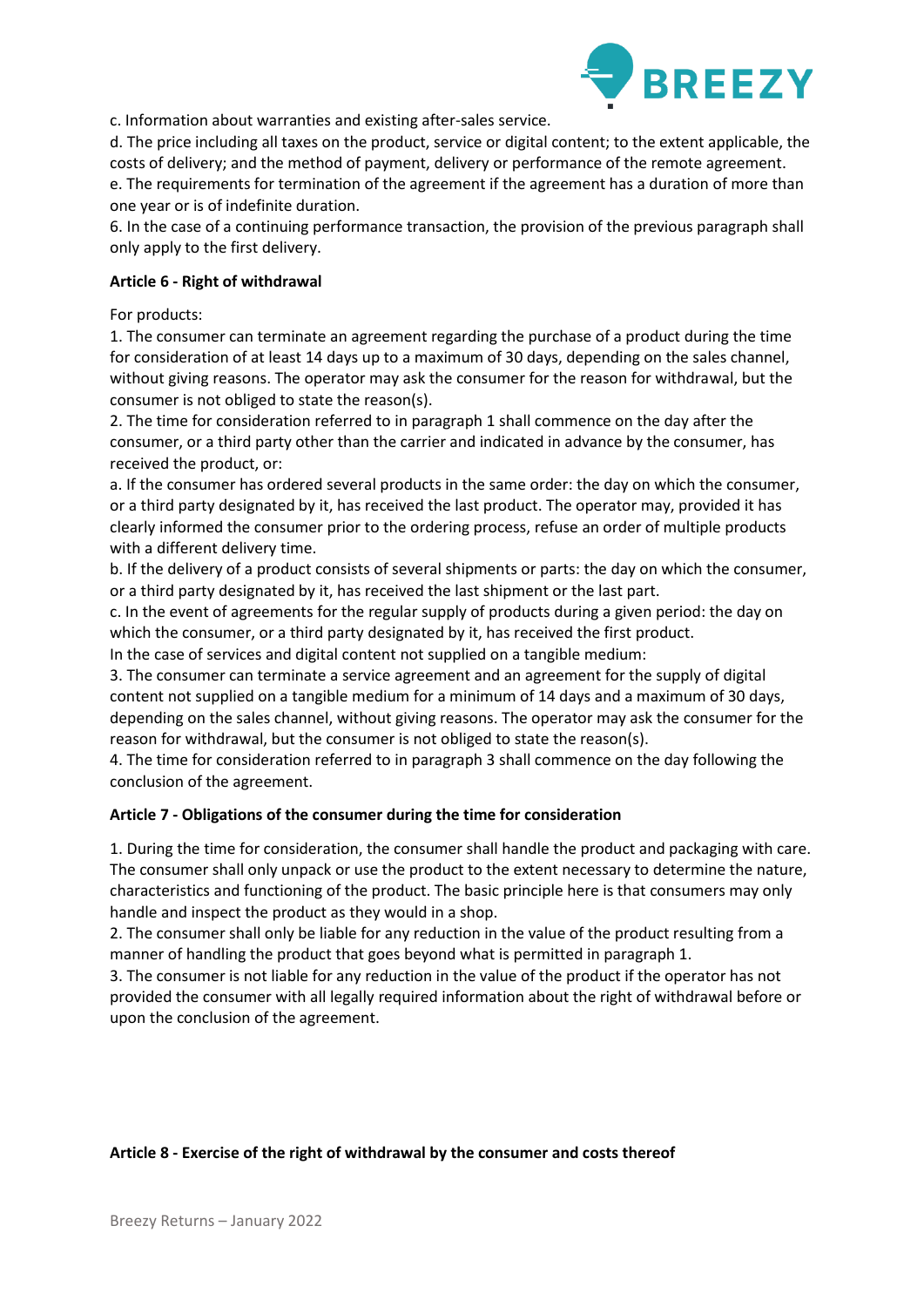

1. If the consumer makes use of its right of withdrawal, it shall report this to the operator within the time for consideration.

2. As soon as possible, but within 14 days from the day following the notification referred to in paragraph 1, the consumer shall return the product or hand it over to (an authorised representative of) the operator. This is not necessary if the operator has offered to collect the product itself. The consumer has in any case complied with the return period if it returns the product before the time for consideration has expired.

3. The consumer shall return the product with all delivered accessories, if reasonably possible in original condition and packaging, and in accordance with the reasonable and clear instructions provided by the operator. In addition, the consumer shall ensure that all personal data is removed from the product.

4. The risk and burden of proof for the correct and timely exercise of the right of withdrawal lies with the consumer.

5. The consumer shall bear the direct costs of returning the product. If the operator has not reported that the consumer has to bear these costs, or if the operator indicates that it has to bear the costs itself, the consumer does not have to bear the costs of returning the goods.

# **Article 9 - Obligations of the operator in the event of withdrawal**

1. If the operator's notification of withdrawal by the Consumer is made possible electronically, it shall immediately send a confirmation of receipt upon receipt of this notification.

2. The operator shall reimburse the consumer the purchase amount, excluding any delivery costs charged by the operator for the returned product, immediately but within 14 days following the day on which the consumer notifies the operator of the withdrawal. The operator may wait until it has received the product or until the consumer can prove that it has returned the product, whichever is earlier.

3. The operator uses the same means of payment that the consumer has used for reimbursement. The reimbursement is free of charge for the consumer.

4. If the consumer has opted for a more expensive method of delivery than the cheapest standard delivery, the operator does not have to reimburse the additional costs for the more expensive method.

## **Article 10 - Exclusion of right of withdrawal**

The operator can exclude the following products and services from the right of withdrawal, but only if the operator has clearly stated, at least in good time before concluding the agreement, the following in the offer:

1. Products or services whose price is subject to fluctuations in the financial market that are beyond the operator's control and which may occur within the revocation period.

2. Agreements concluded during a public auction. A public auction is understood to mean a sales method in which products, digital content and/or services are offered by the operator to the consumer who attends or is given the opportunity to attend the auction in person, under the supervision of an auctioneer, and in which the successful bidder is obliged to purchase the products, digital content and/or services.

3. Service agreements, after full performance of the service, but only if:

a. Performance has begun with the express prior consent of the consumer.

b. The consumer has declared that it loses its right of withdrawal as soon as the operator has fully performed the contract.

4. Service agreements for the provision of accommodation where the agreement provides for a specific date or period of performance other than for residential purposes, carriage of goods, car rental services and catering.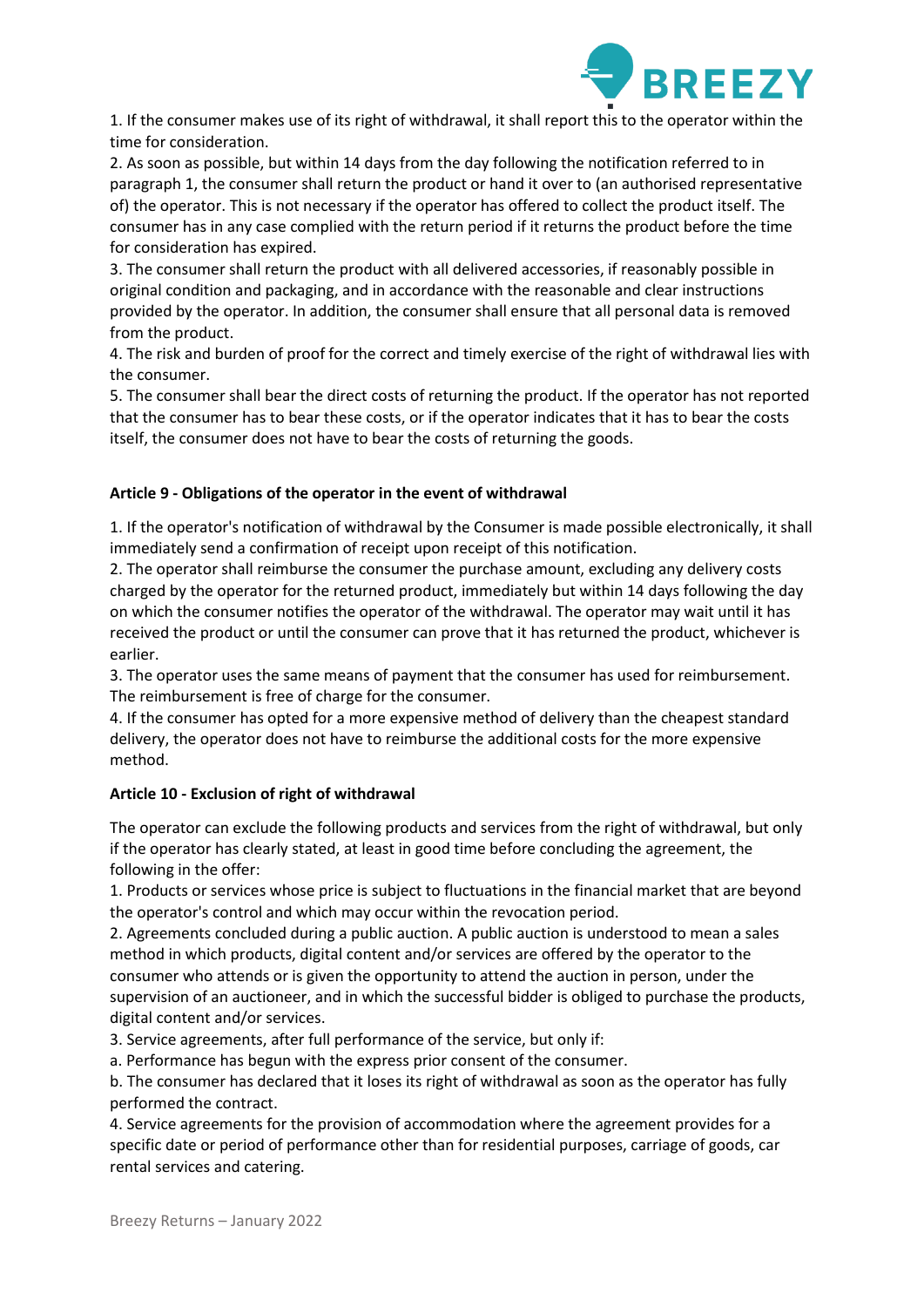

5. Agreements relating to leisure activities, if the agreement provides for a specific date or period of performance.

6. Products made to consumer specifications, which are not prefabricated and which are made on the basis of an individual choice or decision of the consumer, or which are clearly intended for a particular person.

7. Products that spoil quickly or have a limited shelf life.

8. Sealed products which are not suitable for return for reasons of health protection or hygiene and whose seal has been broken after delivery.

9. Products which, by their nature, have been irrevocably mixed with other products after delivery. 10. Alcoholic beverages of which the price was agreed upon at the time of concluding the contract,

but of which the delivery can only take place after 30 days, and of which the actual value depends on fluctuations in the market over which the operator has no influence.

11. Sealed audio, video recordings and computer software, the seal of which has been broken after delivery.

12. Newspapers, journals or magazines, with the exception of subscriptions to them.

13. The supply of digital content other than on a tangible medium, but only if:

a. Performance has begun with the express prior consent of the consumer.

b. The consumer has declared that it thereby loses its right of withdrawal.

# **Article 11 - The price**

1. During the offer, the prices of the offered products and/or services can be adjusted by the operator. When the consumer purchases a product from the operator, the agreed price shall no longer be adjusted, except for the case in paragraph 2.

2. In the event that a product is offered at a price that is clearly too low for society and which has come about as a result of a software error, the operator retains the right to subsequently adjust the agreed price to a price that is acceptable in society.

3. The prices specified in the offer of products or services include VAT.

## **Article 12 - Fulfilment of agreement and additional warranty**

1. The operator guarantees that the products and/or services fulfil the agreement, the specifications stated in the offer, the reasonable requirements of reliability and/or usability and the legal provisions and/or government regulations existing on the date of the conclusion of the agreement. If agreed, the operator also guarantees that the product is suitable for use other than normal use.

2. The operator offers the consumer a 12-month warranty on the product. Conditions for making a warranty claim are:

a. The product has been used in a normal way.

b. The product has not been broken or damaged by normal wear and tear.

c. The product is well maintained.

d. The product has not been broken or damaged by the consumer.

3. The operator does not offer repair services. It is not possible to repair the product or parts of the product afterwards.

4. The operator does not offer replacement services either. Replacement of the product or parts of the product is not possible.

5. The manufacturer offers a manufacturer's warranty. This warranty takes effect from the first sales agreement.

The duration of the remaining manufacturer's warranty can usually be requested from the manufacturer on the basis of the serial number on the product. The operator is not an intermediary in matters concerning the manufacturer's warranty.

## **Article 13 - Delivery and execution**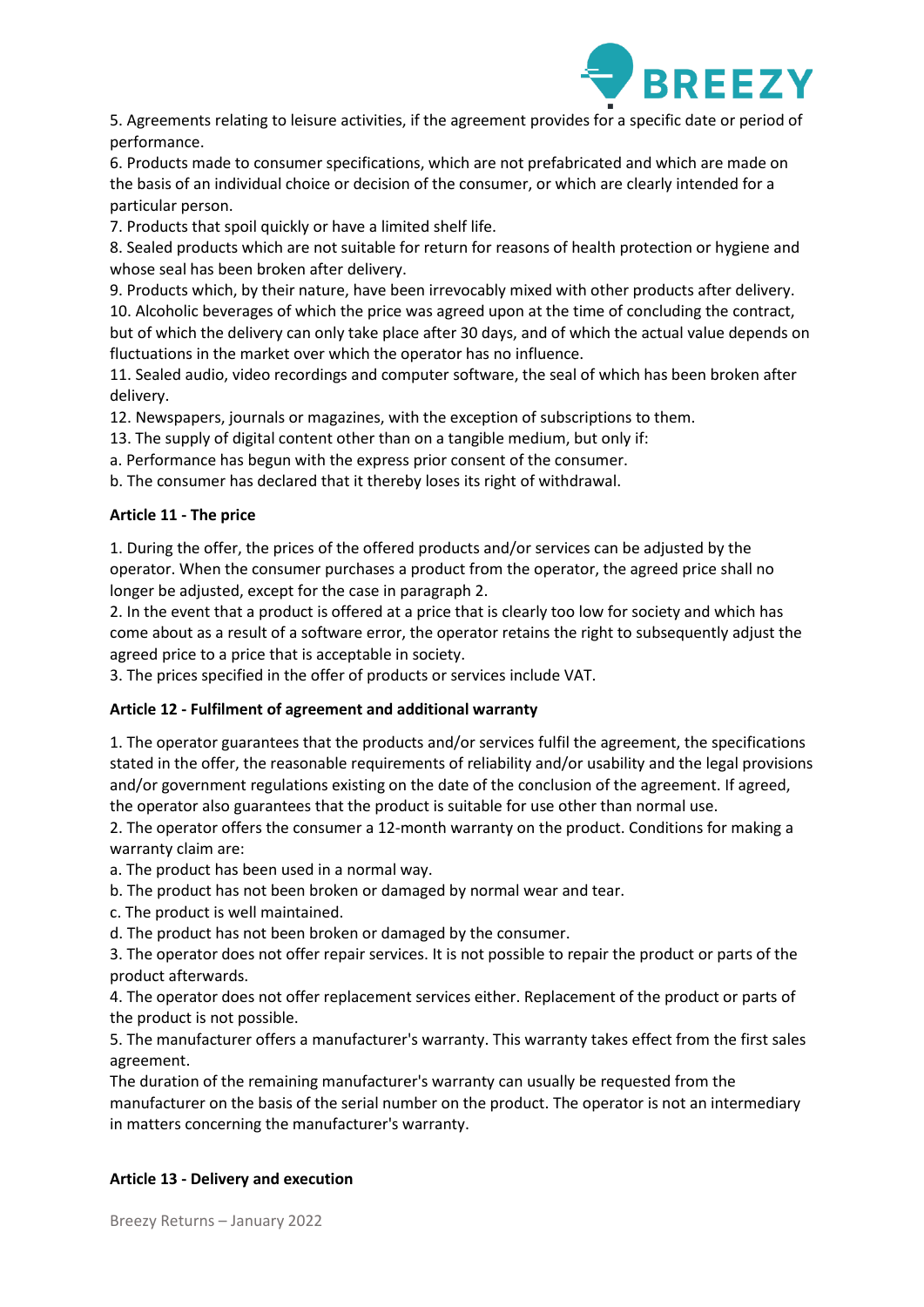

1. The operator shall take the greatest possible care in receiving and executing orders of products and in assessing applications for the provision of services.

2. The place of delivery is the address that the consumer has made known to the operator.

3. Subject to what is stated in Article 4 of these general terms and conditions, the operator shall execute accepted orders expeditiously but at the latest within 30 days, unless another delivery period has been agreed. If the delivery is delayed, or if an order is not or only partially carried out, the consumer shall receive them no later than 30 days after the order is placed. In that case, the consumer has the right to terminate the agreement free of charge.

4. After termination in accordance with the previous paragraph, the operator shall immediately refund the amount paid by the consumer.

5. The risk of damage and/or loss of products rests with the operator until the moment of delivery to the consumer or a previously appointed and announced representative, unless expressly agreed otherwise.

# **Article 14 - Payment**

1. Unless otherwise stipulated in the agreement or additional conditions, the amounts owed by the consumer must be paid within 14 days after the start of the time for consideration or, in the absence of time for consideration, within 14 days after the conclusion of the agreement. In the case of an agreement to provide a service, this period commences on the day after the consumer has received confirmation of the agreement.

2. The consumer has the duty to report any inaccuracies in the payment details provided or stated to the operator without delay.

3. If the consumer does not meet its payment obligation(s) on time, it shall owe the statutory interest on the amount still due after it has been notified of the late payment by the operator and the operator has granted the consumer a period of 14 days to still meet its payment obligations, after payment has not been made within this 14-day period, and the operator shall be entitled to charge any extrajudicial collection costs it has incurred. These collection costs are limited to a maximum of: 15% over outstanding amounts up to € 2,500,=; 10% over the next € 2,500,= and 5% over the next € 5,000,= with a minimum of € 40=. The operator can deviate from the amounts and percentages mentioned for the benefit of the consumer.

## **Article 15 - Complaints procedure**

1. The operator has a sufficiently publicised complaints procedure and handles the complaint in accordance with this complaints procedure.

2. Complaints about the implementation of the agreement must be submitted to the operator within a reasonable time after the consumer has discovered the defects, complete and clearly described. 3. Complaints submitted to the operator shall be answered within a period of 14 days from the date of receipt. If a complaint requires a foreseeable longer processing time, the operator shall respond

within the period of 14 days with a message of receipt and an indication of when the consumer can expect a more detailed answer.

5. The consumer should give the operator at least 4 weeks to solve the complaint in mutual consultation.

# **Article 16 - Additional or deviating provisions**

Additional provisions or provisions deviating from these general terms and conditions may not be to the consumer's detriment and must be recorded in writing or in such a way that they can be stored by the consumer in an accessible manner on a durable data carrier.